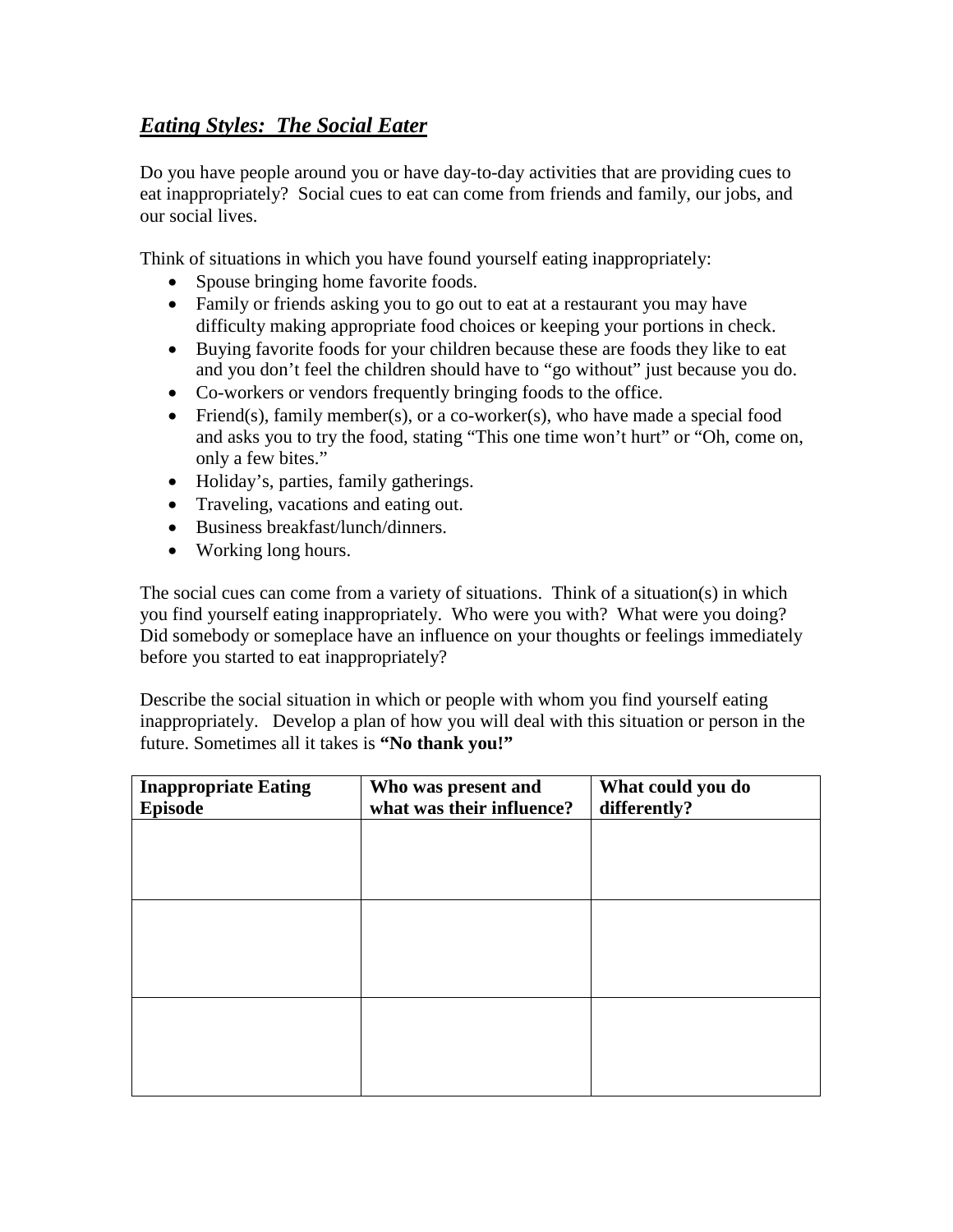# **Tips for Controlling Your Environment:**

#### **Traveling frequently on the job:**

1. Plan ahead and pack appropriate foods to go on the trip.

a. If traveling in a vehicle, pack a small cooler and fill with healthy snacks such as reduced-fat cheese individually portioned, such as string cheese, individual containers of cottage cheese, light yogurt or Greek yogurt.

- b. Single serve packets of nuts &/or dried fruit.
- c. Single serves fruit (fresh or canned).
- d. Single serves packages of peanut butter.
- e. Meal replacement or snack size protein bars.
- f. Ready to drink protein shakes.
- g. Whole grain crackers portioned for a single serving size.
- 2. Staying at hotels: Find the fitness facility or pool to stick with your activity goals.

### **Working long hours:**

1. If you have problems with skipping meals due to the business of the job, plan to have an emergency stash of appropriate foods or meal replacements so you don't have to skip a meal. Meal replacements can include protein bars, protein shakes, single-serve frozen meals such as "Lean Cuisine" or "Healthy Choice" frozen or shelf stable meals. Keep single servings of fruit, light yogurts, reduced fat cheese, and vegetables handy for quick meals & snacks.

2. Keep a list of local restaurants that will deliver healthy food alternatives to the office. Do your homework ahead of time and check the on-line nutrition information for a favorite chain restaurant or go to [www.healthydiningfinder.com](http://www.healthydiningfinder.com/) and check for participating restaurants to plan healthy meals ahead before hunger hits and time is limited.

### **Eating out frequently:**

1. Plan ahead for your meal before eating out to stay within your nutrition goals and avoid being tempted by the menu. Most chain restaurants now have nutrition information for menu items on-line. Check out [www.healthydiningfinder.com](http://www.healthydiningfinder.com/) for participating restaurants and nutrition information to plan healthy meals or download the app "Yum Power" (powered by Healthy Dining Finder) to I-phone or smart phones.

2. Also plan to adjust other meals consumed the day of eating out to stay within your nutrition guidelines. Continue your routine exercise.